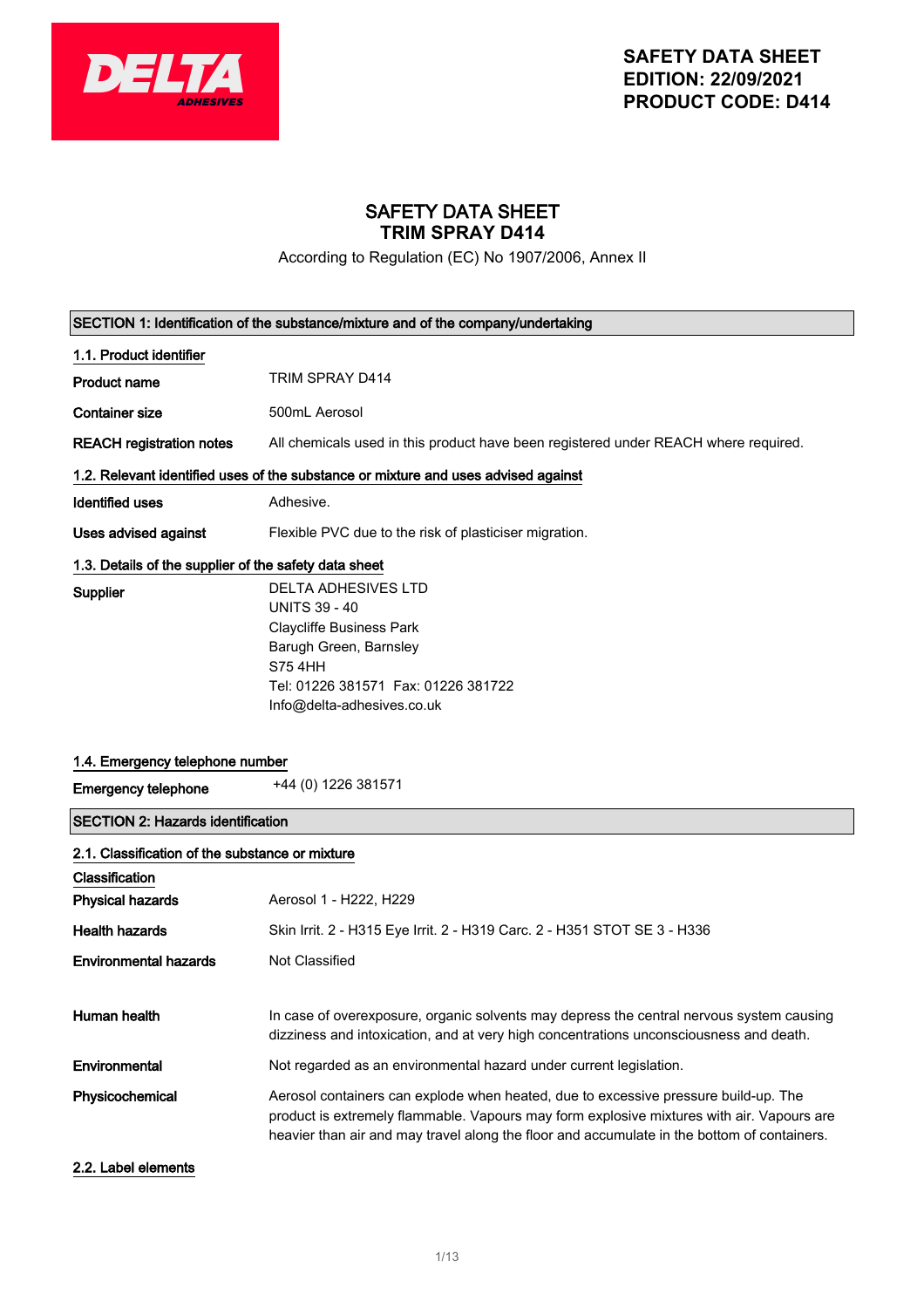

#### Pictogram





| statements |                       | P202 Do not handle until all safety precautions have been read and understood.       |
|------------|-----------------------|--------------------------------------------------------------------------------------|
|            |                       | P264 Wash contaminated skin thoroughly after handling.                               |
|            |                       | P304+P340 IF INHALED: Remove person to fresh air and keep comfortable for breathing. |
|            | P405 Store locked up. |                                                                                      |
|            |                       | P501 Dispose of contents/container in accordance with national regulations.          |

### 2.3. Other hazards

Methylene chloride is converted to carbon monoxide in the body, which reduces the oxygen carrying capacity of the blood. In use may form flammable/explosive vapour-air mixture. This product does not contain any substances classified as PBT or vPvB.

### SECTION 3: Composition/information on ingredients

| 3.2. Mixtures                                                                                              |                      |                                                 |
|------------------------------------------------------------------------------------------------------------|----------------------|-------------------------------------------------|
| <b>DICHLOROMETHANE</b>                                                                                     |                      | 30-60%                                          |
| CAS number: 75-09-2                                                                                        | EC number: 200-838-9 | REACH registration number: 01-<br>2119480404-41 |
| <b>Classification</b><br>Skin Irrit. 2 - H315<br>Eye Irrit. 2 - H319<br>Carc. 2 - H351<br>STOT SE 3 - H336 |                      |                                                 |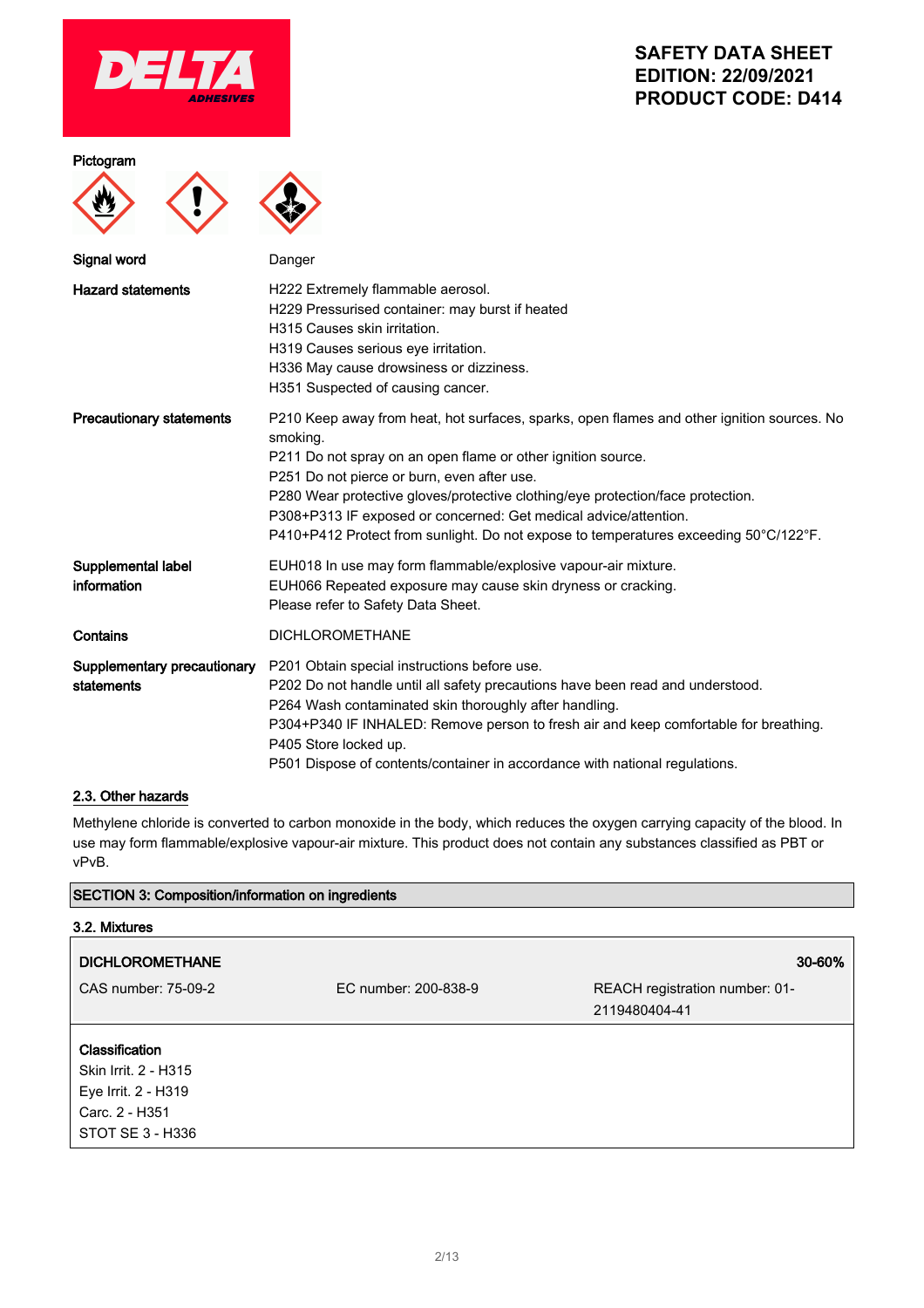

### PETROLEUM GASES, LIQUEFIED; PETROLEUM GAS 30-60%

CAS number: 68476-85-7 EC number: 270-704-2

Classification

Flam. Gas 1 - H220 Press. Gas, Liquefied - H280

The Full Text for all R-Phrases and Hazard Statements are Displayed in Section 16.

| <b>SECTION 4: First aid measures</b>    |                                                                                                                                                                                        |  |
|-----------------------------------------|----------------------------------------------------------------------------------------------------------------------------------------------------------------------------------------|--|
| 4.1. Description of first aid measures  |                                                                                                                                                                                        |  |
| <b>General information</b>              | Move affected person to fresh air at once.                                                                                                                                             |  |
| <b>Inhalation</b>                       | Move affected person to fresh air at once. If breathing stops, provide artificial respiration.<br>Keep affected person warm and at rest. Get medical attention immediately.            |  |
| Ingestion                               | Rinse mouth thoroughly with water. DO NOT induce vomiting. Get medical attention<br>immediately.                                                                                       |  |
| <b>Skin contact</b>                     | Remove contaminated clothing immediately and wash skin with soap and water. Use hand<br>wash which is specific to the removal of adhesive. Do not use solvents to clean skin.          |  |
| Eye contact                             | Remove any contact lenses and open eyelids wide apart. Continue to rinse for at least 15<br>minutes and get medical attention. If adhesive bonding occurs, do not force eyelids apart. |  |
| <b>Protection of first aiders</b>       | No specific requirements are anticipated under normal conditions of use.                                                                                                               |  |
|                                         | 4.2. Most important symptoms and effects, both acute and delayed                                                                                                                       |  |
| General information                     | Prolonged and repeated contact with solvents over a long period may lead to permanent<br>health problems.                                                                              |  |
| Inhalation                              | Overexposure to organic solvents may depress the central nervous system, causing dizziness<br>and intoxication and, at very high concentrations, unconsciousness and death.            |  |
| Ingestion                               | There may be soreness and redness of the mouth and throat.                                                                                                                             |  |
| <b>Skin contact</b>                     | Prolonged contact may cause redness, irritation and dry skin. Contains components which<br>may penetrate the skin. Product has a defatting effect on skin.                             |  |
| Eye contact                             | Irritation of eyes and mucous membranes.                                                                                                                                               |  |
|                                         | 4.3. Indication of any immediate medical attention and special treatment needed                                                                                                        |  |
| Notes for the doctor                    | The following symptoms may occur: Nausea, headache, dizziness, coughing and breathing<br>difficulty.                                                                                   |  |
| <b>Specific treatments</b>              | If adhesive bonding occurs, do not force eyelids apart.                                                                                                                                |  |
| <b>SECTION 5: Firefighting measures</b> |                                                                                                                                                                                        |  |
| 5.1. Extinguishing media                |                                                                                                                                                                                        |  |
| Suitable extinguishing media            | Water spray, fog or mist. Carbon dioxide (CO2). Alcohol-resistant foam.                                                                                                                |  |
| Unsuitable extinguishing<br>media       | Do not use water jet as an extinguisher, as this will spread the fire.                                                                                                                 |  |

5.2. Special hazards arising from the substance or mixture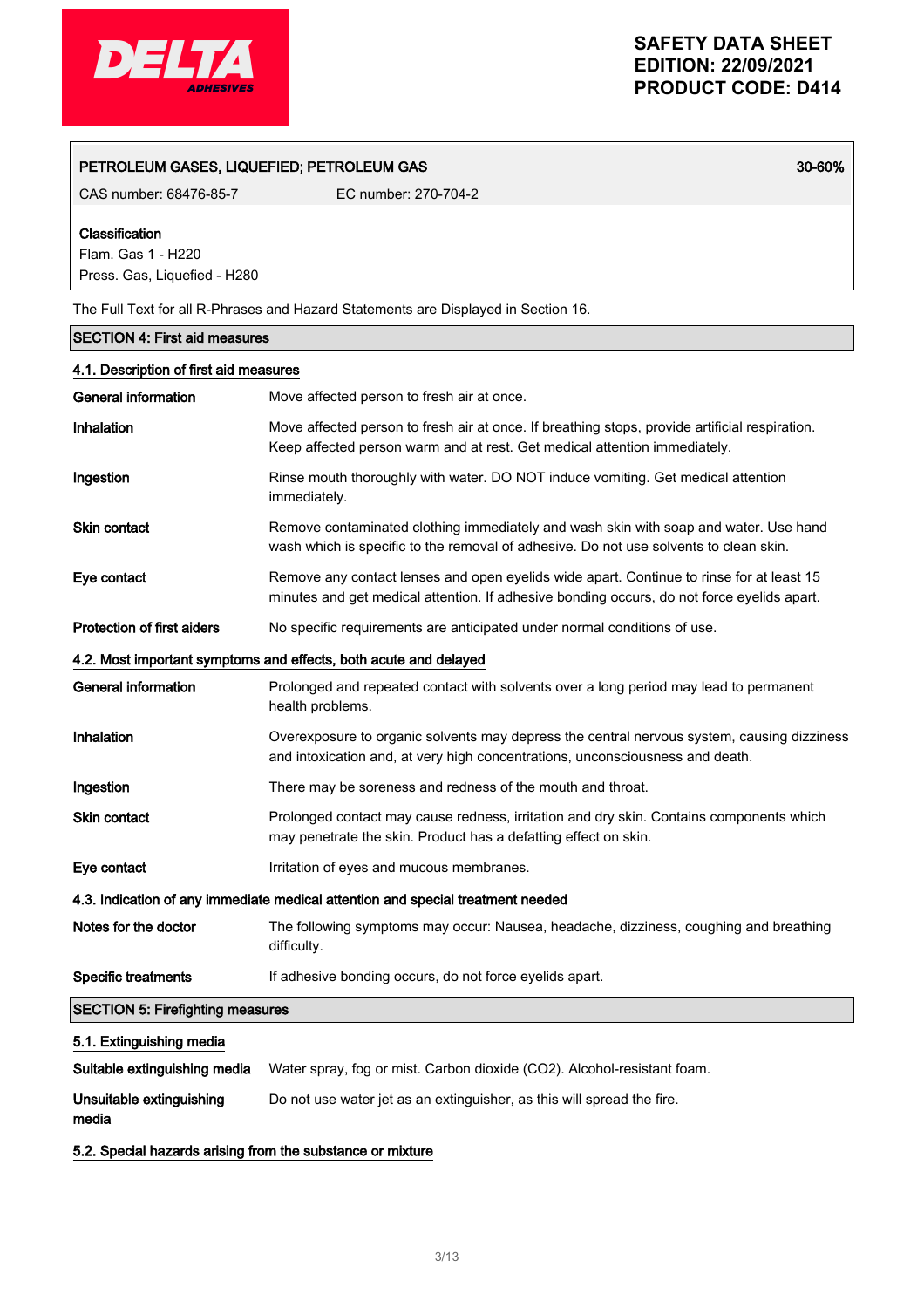

| Specific hazards                                          | Containers can burst violently or explode when heated, due to excessive pressure build-up.<br>Forms explosive mixtures with air. May explode when heated or when exposed to flames or<br>sparks. Vapours are heavier than air and may spread near ground and travel a considerable<br>distance to a source of ignition and flash back.                                                                                                                                                                                                                                                                  |
|-----------------------------------------------------------|---------------------------------------------------------------------------------------------------------------------------------------------------------------------------------------------------------------------------------------------------------------------------------------------------------------------------------------------------------------------------------------------------------------------------------------------------------------------------------------------------------------------------------------------------------------------------------------------------------|
| <b>Hazardous combustion</b><br>products                   | Oxides of carbon. Thermal decomposition or combustion may liberate carbon oxides and<br>other toxic gases or vapours. Phosgene (COCl2). Hydrogen chloride (HCl).                                                                                                                                                                                                                                                                                                                                                                                                                                        |
| 5.3. Advice for firefighters                              |                                                                                                                                                                                                                                                                                                                                                                                                                                                                                                                                                                                                         |
| Protective actions during<br>firefighting                 | Use water to keep fire exposed containers cool and disperse vapours. If a leak or spill has not<br>ignited, use water spray to disperse vapours and protect men stopping the leak.                                                                                                                                                                                                                                                                                                                                                                                                                      |
| Special protective equipment<br>for firefighters          | Wear positive-pressure self-contained breathing apparatus (SCBA) and appropriate protective<br>clothing.                                                                                                                                                                                                                                                                                                                                                                                                                                                                                                |
| <b>SECTION 6: Accidental release measures</b>             |                                                                                                                                                                                                                                                                                                                                                                                                                                                                                                                                                                                                         |
|                                                           | 6.1. Personal precautions, protective equipment and emergency procedures                                                                                                                                                                                                                                                                                                                                                                                                                                                                                                                                |
| <b>Personal precautions</b>                               | Wear protective clothing as described in Section 8 of this safety data sheet. No smoking,<br>sparks, flames or other sources of ignition near spillage. Avoid inhalation of vapours and<br>contact with skin and eyes. If ventilation is inadequate, suitable respiratory protection must be<br>worn.                                                                                                                                                                                                                                                                                                   |
|                                                           | For non-emergency personnel For the greatest protection, clothing should include anti-static overalls, boots and gloves.                                                                                                                                                                                                                                                                                                                                                                                                                                                                                |
| For emergency responders                                  | For the greatest protection, clothing should include anti-static overalls, boots and gloves.                                                                                                                                                                                                                                                                                                                                                                                                                                                                                                            |
| 6.2. Environmental precautions                            |                                                                                                                                                                                                                                                                                                                                                                                                                                                                                                                                                                                                         |
| <b>Environmental precautions</b>                          | Contain the spillage using bunding. Contain spillage with sand, earth or other suitable non-<br>combustible material. Avoid the spillage or runoff entering drains, sewers or watercourses.                                                                                                                                                                                                                                                                                                                                                                                                             |
| 6.3. Methods and material for containment and cleaning up |                                                                                                                                                                                                                                                                                                                                                                                                                                                                                                                                                                                                         |
| Methods for cleaning up                                   | Eliminate all sources of ignition. No smoking, sparks, flames or other sources of ignition near<br>spillage. Provide adequate ventilation. Contain spillage with sand, earth or other suitable non-<br>combustible material. Avoid the spillage or runoff entering drains, sewers or watercourses.<br>Collect spillage for reclamation or disposal in sealed containers via a licensed waste<br>contractor. Avoid water contacting spilled material or leaking containers. Approach the<br>spillage from upwind. Take precautionary measures against static discharge. Use only non-<br>sparking tools. |
| 6.4. Reference to other sections                          |                                                                                                                                                                                                                                                                                                                                                                                                                                                                                                                                                                                                         |
| Reference to other sections                               | Wear protective clothing as described in Section 8 of this safety data sheet. For waste<br>disposal, see Section 13.                                                                                                                                                                                                                                                                                                                                                                                                                                                                                    |
| <b>SECTION 7: Handling and storage</b>                    |                                                                                                                                                                                                                                                                                                                                                                                                                                                                                                                                                                                                         |
| 7.1. Precautions for safe handling                        |                                                                                                                                                                                                                                                                                                                                                                                                                                                                                                                                                                                                         |
| Usage precautions                                         | Keep away from heat, sparks and open flame. Read and follow manufacturer's<br>recommendations. Do not use in confined spaces without adequate ventilation and/or<br>respirator. Wear protective clothing as described in Section 8 of this safety data sheet. Do not<br>eat, drink or smoke when using this product.                                                                                                                                                                                                                                                                                    |

Advice on general occupational hygiene Do not eat, drink or smoke when using this product. Remove contaminated clothing and protective equipment before entering eating areas. Wash after use and before eating, smoking and using the toilet. Do not smoke in work area. Clean equipment and the work area every day.

7.2. Conditions for safe storage, including any incompatibilities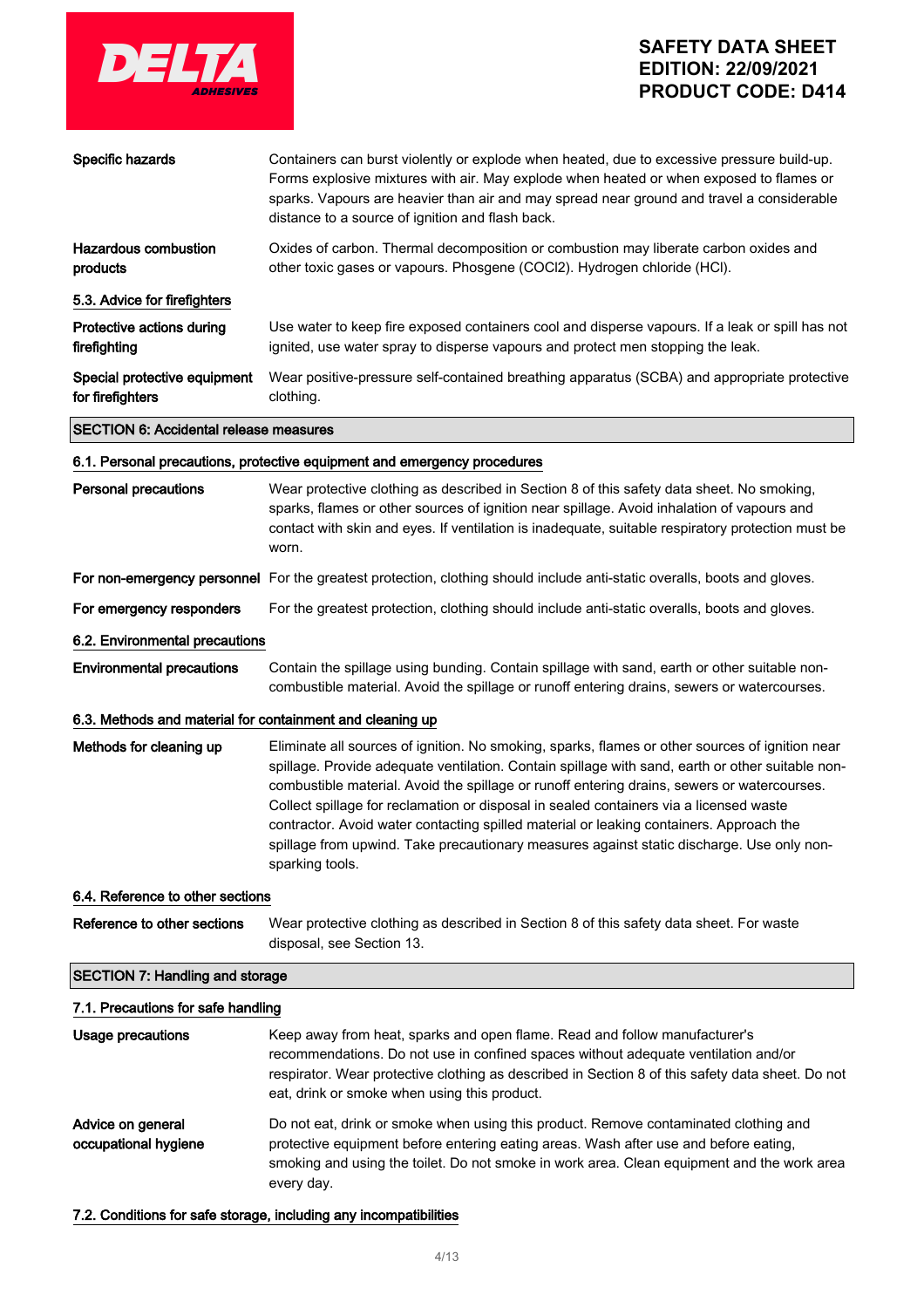

| Storage precautions      | Under normal conditions of handling and storage, spillages from aerosol containers are<br>unlikely. Store in tightly-closed, original container in a dry, cool and well-ventilated place.<br>Pressurized container: protect from sunlight and do not expose to temperatures exceeding<br>50°C. Do not pierce or burn, even after use. Do not use containers made of the following<br>materials: Aluminium. |
|--------------------------|------------------------------------------------------------------------------------------------------------------------------------------------------------------------------------------------------------------------------------------------------------------------------------------------------------------------------------------------------------------------------------------------------------|
| Storage class            | <b>Extremely Flammable Aerosol</b>                                                                                                                                                                                                                                                                                                                                                                         |
| 7.3. Specific end use(s) |                                                                                                                                                                                                                                                                                                                                                                                                            |
| Specific end use(s)      | The identified uses for this product are detailed in Section 1.2.                                                                                                                                                                                                                                                                                                                                          |
| Usage description        | Adhesive. Store in a flammable storage cupboard according to national regulations.                                                                                                                                                                                                                                                                                                                         |
|                          | Arabalah ang ang kalung taun t                                                                                                                                                                                                                                                                                                                                                                             |

#### SECTION 8: Exposure Controls/personal protection

8.1. Control parameters Occupational exposure limits

#### DICHLOROMETHANE

Long-term exposure limit (8-hour TWA): WEL 100 ppm(Sk) 350 mg/m3(Sk) Short-term exposure limit (15-minute): WEL 300 ppm(Sk) 1060 mg/m3(Sk)

### PETROLEUM GASES, LIQUEFIED; PETROLEUM GAS

Long-term exposure limit (8-hour TWA): WEL 1000 ppm 1750 mg/m<sup>3</sup> Short-term exposure limit (15-minute): WEL 1250 ppm 2180 mg/m<sup>3</sup> WEL = Workplace Exposure Limit

#### DICHLOROMETHANE (CAS: 75-09-2)

| <b>DNEL</b> | Industry - Inhalation; Long term : 353 mg/m <sup>3</sup><br>Industry - Dermal; Long term : 4750 mg/kg/day<br>Industry - Inhalation; Short term : 706 mg/m <sup>3</sup><br>Consumer - Inhalation; Long term : 88.3 mg/m <sup>3</sup><br>Consumer - Oral; Short term : 0.06 mg/kg/day<br>Consumer - Inhalation; Short term : 353 mg/m <sup>3</sup><br>Consumer - Dermal; Short term : 2395 mg/kg/day |
|-------------|----------------------------------------------------------------------------------------------------------------------------------------------------------------------------------------------------------------------------------------------------------------------------------------------------------------------------------------------------------------------------------------------------|
| <b>PNEC</b> | - Fresh water; 0.54 mg/l<br>- Marine water; 0.194 mg/l                                                                                                                                                                                                                                                                                                                                             |

- Sediment (Freshwater); 1.61 mg/kg
- STP; 26 mg/l
- Soil; 0.583 mg/kg
- Intermittent release; 0.27 mg/l

#### 8.2. Exposure controls





Appropriate engineering controls

Provide adequate ventilation. Ensure that the direction of airflow is clearly away from the worker. Use approved respirator if air contamination is above an acceptable level. Observe any occupational exposure limits for the product or ingredients. The engineering controls also need to keep gas, vapour or dust concentrations below any lower explosive limits. Use explosion-proof electrical, ventilating and lighting equipment. Ensure operatives are trained to minimise exposure.

Personal protection Wear protective work clothing.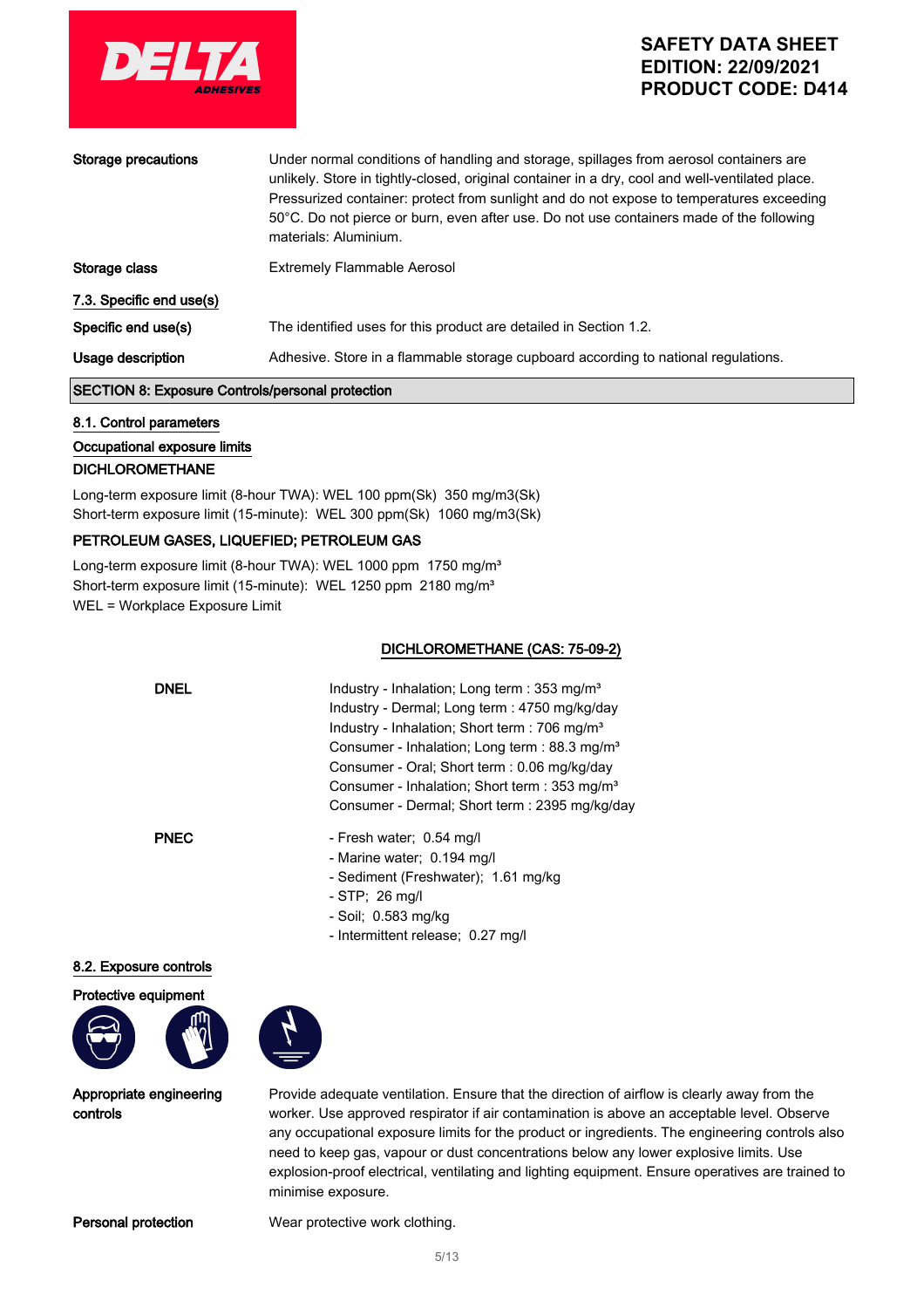

Vapour density **Not** available. Relative density  $-1.2 \text{ @ } 20^{\circ}$ C Bulk density **Not** applicable.

Solubility(ies) **Insoluble in water.** 

Partition coefficient log Pow: 1.25 Dichloromethane

# **SAFETY DATA SHEET EDITION: 22/09/2021 PRODUCT CODE: D414**

| Eye/face protection                                        | Wear chemical splash goggles. Personal protective equipment for eye and face protection<br>should comply with European Standard EN166.                                                                                                                                                                                                                                  |
|------------------------------------------------------------|-------------------------------------------------------------------------------------------------------------------------------------------------------------------------------------------------------------------------------------------------------------------------------------------------------------------------------------------------------------------------|
| Hand protection                                            | Polyvinyl alcohol (PVA). Viton rubber (fluoro rubber). Butyl rubber. > 240 minutes. It should be<br>noted that liquid may penetrate the gloves. Frequent changes are recommended.                                                                                                                                                                                       |
| Other skin and body<br>protection                          | Provide eyewash station. Avoid contact with skin. Wear suitable coveralls to prevent exposure<br>to the skin.                                                                                                                                                                                                                                                           |
| Hygiene measures                                           | Promptly remove any clothing that becomes contaminated. Wash promptly if skin becomes<br>contaminated. When using do not eat, drink or smoke. Use appropriate hand lotion to prevent<br>defatting and cracking of skin. Wash hands at the end of each work shift and before eating,<br>smoking and using the toilet.                                                    |
| <b>Respiratory protection</b>                              | If ventilation is inadequate, suitable respiratory protection must be worn. In confined or poorly-<br>ventilated spaces, a supplied-air respirator must be worn. Respiratory protection complying<br>with an approved standard should be worn if a risk assessment indicates inhalation of<br>contaminants is possible. For short term use an AX filter is recommended. |
| <b>Thermal hazards</b>                                     | Not applicable                                                                                                                                                                                                                                                                                                                                                          |
| <b>Environmental exposure</b><br>controls                  | Residues and empty containers should be taken care of as hazardous waste according to<br>local and national provisions.                                                                                                                                                                                                                                                 |
| <b>SECTION 9: Physical and Chemical Properties</b>         |                                                                                                                                                                                                                                                                                                                                                                         |
| 9.1. Information on basic physical and chemical properties |                                                                                                                                                                                                                                                                                                                                                                         |
| Appearance                                                 | Aerosol container containing a mixture of active ingredients, solvents and propellants                                                                                                                                                                                                                                                                                  |
| Colour                                                     | Amber.                                                                                                                                                                                                                                                                                                                                                                  |
| Odour                                                      | Chlorinated hydrocarbons.                                                                                                                                                                                                                                                                                                                                               |
| <b>Odour threshold</b>                                     | 100 ppm For dichloromethane                                                                                                                                                                                                                                                                                                                                             |
| рH                                                         | Not available.                                                                                                                                                                                                                                                                                                                                                          |
| <b>Melting point</b>                                       | Not applicable.                                                                                                                                                                                                                                                                                                                                                         |
| Initial boiling point and range                            | 40°C @ 760 mm Hg Boiling point of dichloromethane.                                                                                                                                                                                                                                                                                                                      |
| Flash point                                                | A flash point method is not available but the major hazardous component, the Propellant has<br>a flash point of <-60°C with flammability limits of 10.9% vol. upper and 1.4% vol. lower.                                                                                                                                                                                |
| <b>Evaporation rate</b>                                    | 27.5 For dichloromethane (n Butyl Acetate =1)                                                                                                                                                                                                                                                                                                                           |
| <b>Evaporation factor</b>                                  | Not available.                                                                                                                                                                                                                                                                                                                                                          |
| Flammability (solid, gas)                                  | Not available.                                                                                                                                                                                                                                                                                                                                                          |
| Upper/lower flammability or<br>explosive limits            | Not available.                                                                                                                                                                                                                                                                                                                                                          |
| Other flammability                                         | Not available.                                                                                                                                                                                                                                                                                                                                                          |
| Vapour pressure                                            | Not available.                                                                                                                                                                                                                                                                                                                                                          |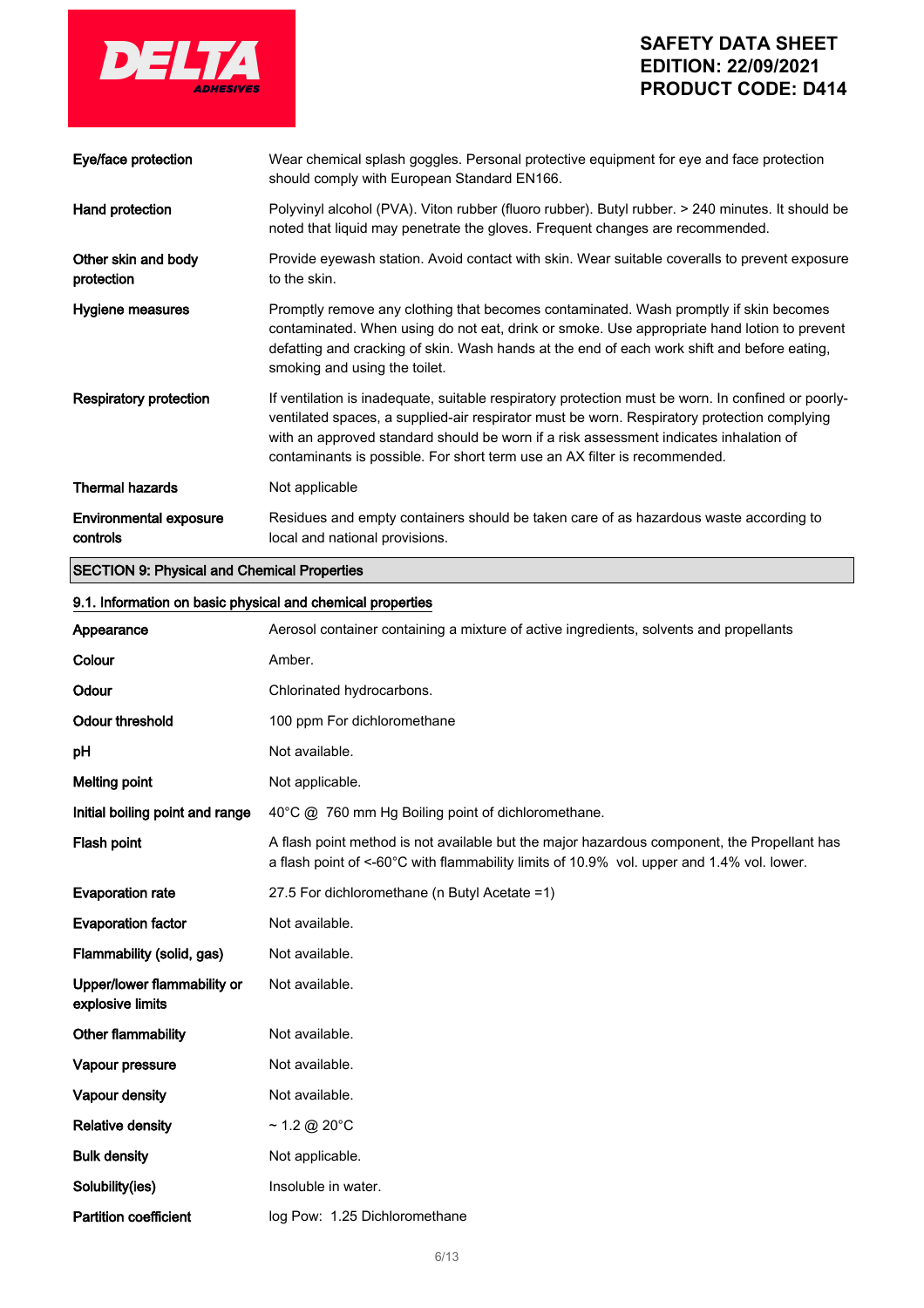

| Auto-ignition temperature                    | 410-605°C                                                                                                                                                                                                                                              |
|----------------------------------------------|--------------------------------------------------------------------------------------------------------------------------------------------------------------------------------------------------------------------------------------------------------|
| <b>Decomposition Temperature</b>             | Not available.                                                                                                                                                                                                                                         |
| <b>Viscosity</b>                             | 550-750 cP @ 20°C                                                                                                                                                                                                                                      |
| <b>Explosive properties</b>                  | In use may form flammable/explosive vapour-air mixture.                                                                                                                                                                                                |
| Explosive under the influence<br>of a flame  | Yes                                                                                                                                                                                                                                                    |
| <b>Oxidising properties</b>                  | Does not meet the criteria for classification as oxidising.                                                                                                                                                                                            |
| Comments                                     | A flash point method is not available but the major hazardous component, the Propellant has<br>a flash point of <-60°C with flammability limits of 10.9% vol. upper and 1.4% vol. lower.                                                               |
| 9.2. Other information                       |                                                                                                                                                                                                                                                        |
| Other information                            | Not available.                                                                                                                                                                                                                                         |
| Volatile organic compound                    | This product contains a maximum VOC content of 672 g/l.                                                                                                                                                                                                |
| <b>SECTION 10: Stability and reactivity</b>  |                                                                                                                                                                                                                                                        |
| 10.1. Reactivity                             |                                                                                                                                                                                                                                                        |
| Reactivity                                   | There are no known reactivity hazards associated with this product.                                                                                                                                                                                    |
| 10.2. Chemical stability                     |                                                                                                                                                                                                                                                        |
| <b>Stability</b>                             | Highly volatile.                                                                                                                                                                                                                                       |
| 10.3. Possibility of hazardous reactions     |                                                                                                                                                                                                                                                        |
| Possibility of hazardous<br>reactions        | Will not polymerise. In use may form flammable/explosive vapour-air mixture. Under normal<br>conditions of storage and use, no hazardous reactions will occur.                                                                                         |
| 10.4. Conditions to avoid                    |                                                                                                                                                                                                                                                        |
| <b>Conditions to avoid</b>                   | Avoid heat, flames and other sources of ignition. Containers can burst violently or explode<br>when heated, due to excessive pressure build-up. Avoid the accumulation of vapours in low or<br>confined areas.                                         |
| 10.5. Incompatible materials                 |                                                                                                                                                                                                                                                        |
| <b>Materials to avoid</b>                    | Aluminium. Strong oxidising agents. Strong acids. Water, moisture.                                                                                                                                                                                     |
| 10.6. Hazardous decomposition products       |                                                                                                                                                                                                                                                        |
| Hazardous decomposition<br>products          | Toxic gases/vapours/fumes of: Hydrogen chloride (HCl). Phosgene (COCl2). Carbon<br>monoxide (CO).                                                                                                                                                      |
| <b>SECTION 11: Toxicological information</b> |                                                                                                                                                                                                                                                        |
| 11.1. Information on toxicological effects   |                                                                                                                                                                                                                                                        |
| <b>General information</b>                   | Prolonged and repeated contact with solvents over a long period may lead to permanent<br>health problems.                                                                                                                                              |
| Inhalation                                   | High exposures may cause an abnormal heart rhythm and prove suddenly fatal. Very high<br>atmospheric concentrations may cause anaesthetic effects and asphyxiation. There may be<br>irritation of the throat with a feeling of tightness in the chest. |

Ingestion Ingestion may cause severe irritation of the mouth, the oesophagus and the gastrointestinal tract. Harmful: may cause lung damage if swallowed. May cause nausea, headache, dizziness and intoxication.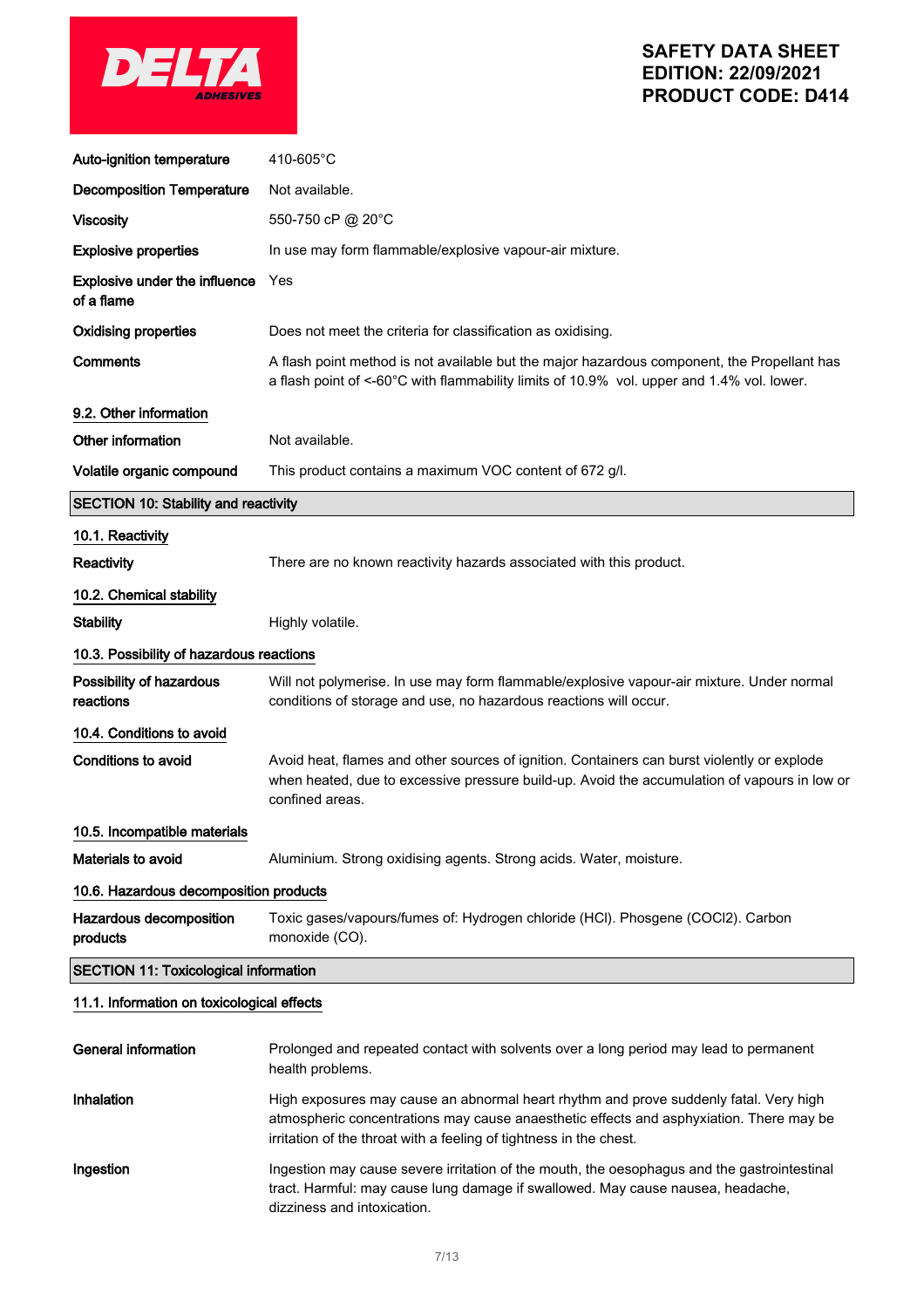

| <b>Skin contact</b>                 | Prolonged contact may result in skin irritation. Contains a substance that maybe harmful<br>through skin absorption. Absorption of organic solvents through the skin can cause the same<br>effects as inhalation |
|-------------------------------------|------------------------------------------------------------------------------------------------------------------------------------------------------------------------------------------------------------------|
| Eve contact                         | Irritating to eyes.                                                                                                                                                                                              |
| Acute and chronic health<br>hazards | Prolonged and repeated contact with solvents over a long period may lead to permanent<br>health problems. Frequent inhalation of vapours may cause respiratory allergy.                                          |
| Route of entry                      | Inhalation Skin absorption                                                                                                                                                                                       |
| <b>Target organs</b>                | Central nervous system Respiratory system, lungs Liver                                                                                                                                                           |
| <b>Medical symptoms</b>             | Narcotic effect. Drowsiness. Dizziness.                                                                                                                                                                          |
|                                     |                                                                                                                                                                                                                  |

### Toxicological information on ingredients.

### DICHLOROMETHANE

| Acute toxicity - oral                                        |                                                                            |
|--------------------------------------------------------------|----------------------------------------------------------------------------|
| Acute toxicity oral (LD <sub>50</sub><br>mg/kg)              | 2,000.1                                                                    |
| <b>Species</b>                                               | Rat                                                                        |
| ATE oral (mg/kg)                                             | 2,000.1                                                                    |
| Acute toxicity - dermal                                      |                                                                            |
| Acute toxicity dermal (LD <sub>50</sub> 2,000.1<br>mg/kg)    |                                                                            |
| <b>Species</b>                                               | Rat                                                                        |
| ATE dermal (mg/kg)                                           | 2,000.1                                                                    |
| Acute toxicity - inhalation                                  |                                                                            |
| Acute toxicity inhalation<br>(LC <sub>so</sub> vapours mg/l) | 86.0                                                                       |
| <b>Species</b>                                               | Rat                                                                        |
| <b>ATE inhalation (vapours</b><br>mg/l)                      | 86.0                                                                       |
| Skin corrosion/irritation                                    |                                                                            |
| Skin corrosion/irritation                                    | Irritating to skin.                                                        |
| Serious eye damage/irritation                                |                                                                            |
| Serious eye<br>damage/irritation                             | Slightly irritating.                                                       |
| <b>Respiratory sensitisation</b>                             |                                                                            |
| Respiratory sensitisation                                    | There is evidence that the product can cause respiratory hypersensitivity. |
| <b>Skin sensitisation</b>                                    |                                                                            |
| <b>Skin sensitisation</b>                                    | Not sensitising.                                                           |
| Germ cell mutagenicity                                       |                                                                            |
| Genotoxicity - in vitro                                      | Genome mutation: Positive.                                                 |
| Genotoxicity - in vivo                                       | Chromosome aberration: Negative.                                           |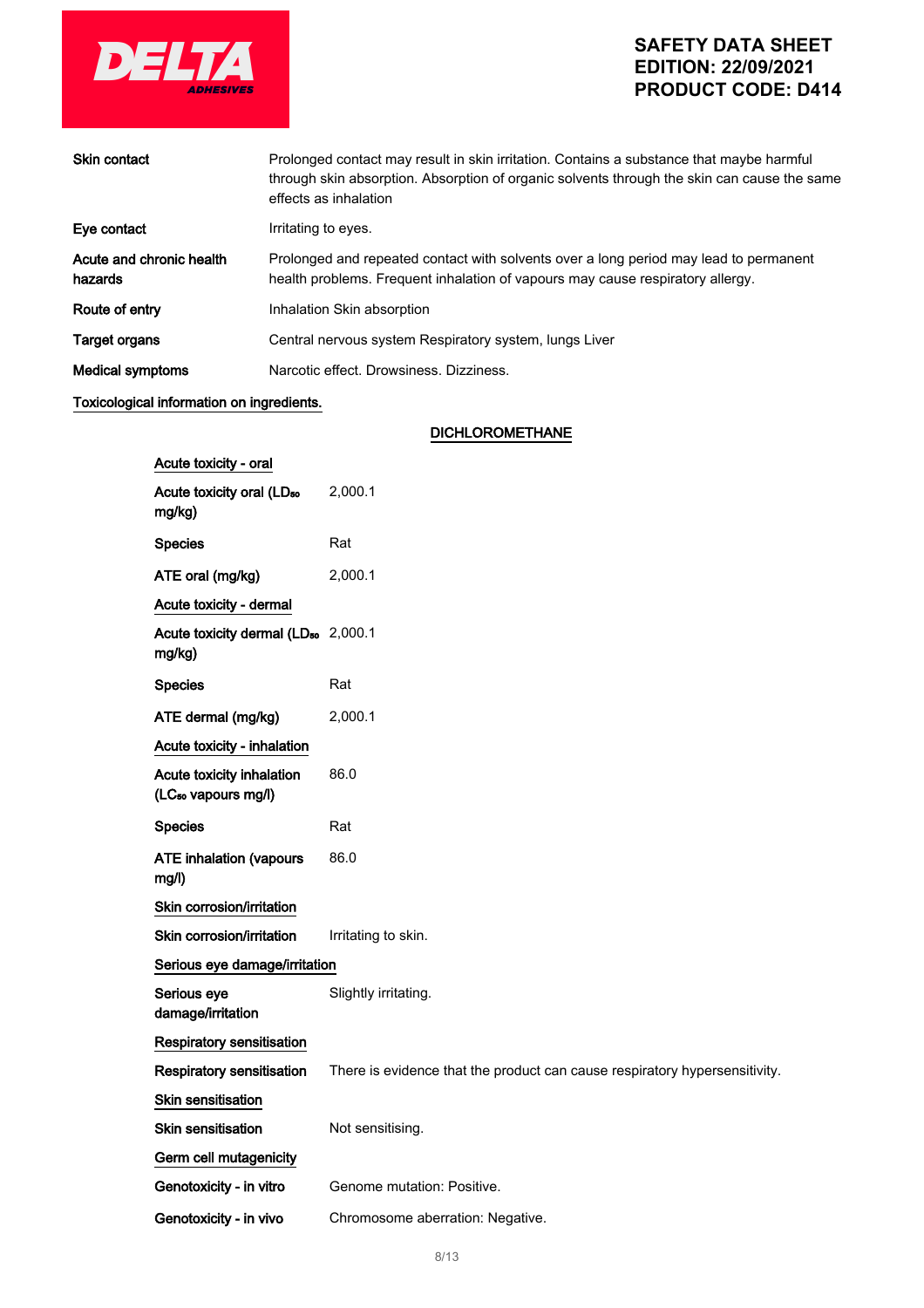

 $\mathcal{L}^{\text{max}}_{\text{max}}$  and  $\mathcal{L}^{\text{max}}_{\text{max}}$ 

## **SAFETY DATA SHEET EDITION: 22/09/2021 PRODUCT CODE: D414**

| General information                              | Prolonged and repeated contact with solvents over a long period may lead to<br>permanent health problems. Known or suspected carcinogen for humans.                                                                                                                                                             |
|--------------------------------------------------|-----------------------------------------------------------------------------------------------------------------------------------------------------------------------------------------------------------------------------------------------------------------------------------------------------------------|
| <b>Inhalation</b>                                | Harmful by inhalation. Vapours have a narcotic effect. Symptoms following<br>overexposure may include the following: Headache. Fatigue. Dizziness. Nausea,<br>vomiting. Irritating to respiratory system. Unconsciousness. High concentrations<br>may be fatal. Vapours in high concentrations are anaesthetic. |
| Ingestion                                        | May cause nausea, headache, dizziness and intoxication.                                                                                                                                                                                                                                                         |
| Skin contact                                     | Prolonged contact may cause redness, irritation and dry skin. Product has a<br>defatting effect on skin. May cause skin irritation/eczema.                                                                                                                                                                      |
| Eye contact                                      | Irritating to eyes.                                                                                                                                                                                                                                                                                             |
| Acute and chronic health<br>hazards              | Contains a substance which may be potentially carcinogenic.                                                                                                                                                                                                                                                     |
| Route of entry                                   | Inhalation. Skin absorption. Ingestion. Skin and/or eye contact                                                                                                                                                                                                                                                 |
| <b>Target organs</b>                             | Central nervous system. Liver. Kidneys. Skin. Respiratory system, lungs. Heart and<br>cardiovascular system Eyes                                                                                                                                                                                                |
| <b>Medical symptoms</b>                          | Dilated pupils. Severe skin irritation. Nausea, vomiting. Central nervous system<br>depression. Drowsiness, dizziness, disorientation, vertigo. Hypotension (low blood<br>pressure). Unconsciousness, possibly death.                                                                                           |
| <b>Medical considerations</b>                    | Skin disorders and allergies. Liver and/or kidney damage. Convulsive disorders,<br>CNS problems. History of smoking.                                                                                                                                                                                            |
|                                                  | PETROLEUM GASES, LIQUEFIED; PETROLEUM GAS                                                                                                                                                                                                                                                                       |
| Skin corrosion/irritation                        |                                                                                                                                                                                                                                                                                                                 |
| Skin corrosion/irritation                        | Not irritating.                                                                                                                                                                                                                                                                                                 |
| Germ cell mutagenicity                           |                                                                                                                                                                                                                                                                                                                 |
| Genotoxicity - in vitro                          | This substance has no evidence of mutagenic properties.                                                                                                                                                                                                                                                         |
| Carcinogenicity                                  |                                                                                                                                                                                                                                                                                                                 |
| Carcinogenicity                                  | No evidence of carcinogenicity in animal studies.                                                                                                                                                                                                                                                               |
| Reproductive toxicity                            |                                                                                                                                                                                                                                                                                                                 |
| Reproductive toxicity -<br>fertility             | No evidence of reproductive toxicity in animal studies.                                                                                                                                                                                                                                                         |
| Specific target organ toxicity - single exposure |                                                                                                                                                                                                                                                                                                                 |
| STOT - single exposure                           | Gas or vapour is harmful on prolonged exposure or in high concentrations. High<br>concentrations may be fatal.                                                                                                                                                                                                  |
| <b>Aspiration hazard</b>                         |                                                                                                                                                                                                                                                                                                                 |
| Aspiration hazard                                | Not anticipated to present an aspiration hazard, based on chemical structure.                                                                                                                                                                                                                                   |
|                                                  |                                                                                                                                                                                                                                                                                                                 |
| Inhalation                                       | May cause respiratory system irritation.                                                                                                                                                                                                                                                                        |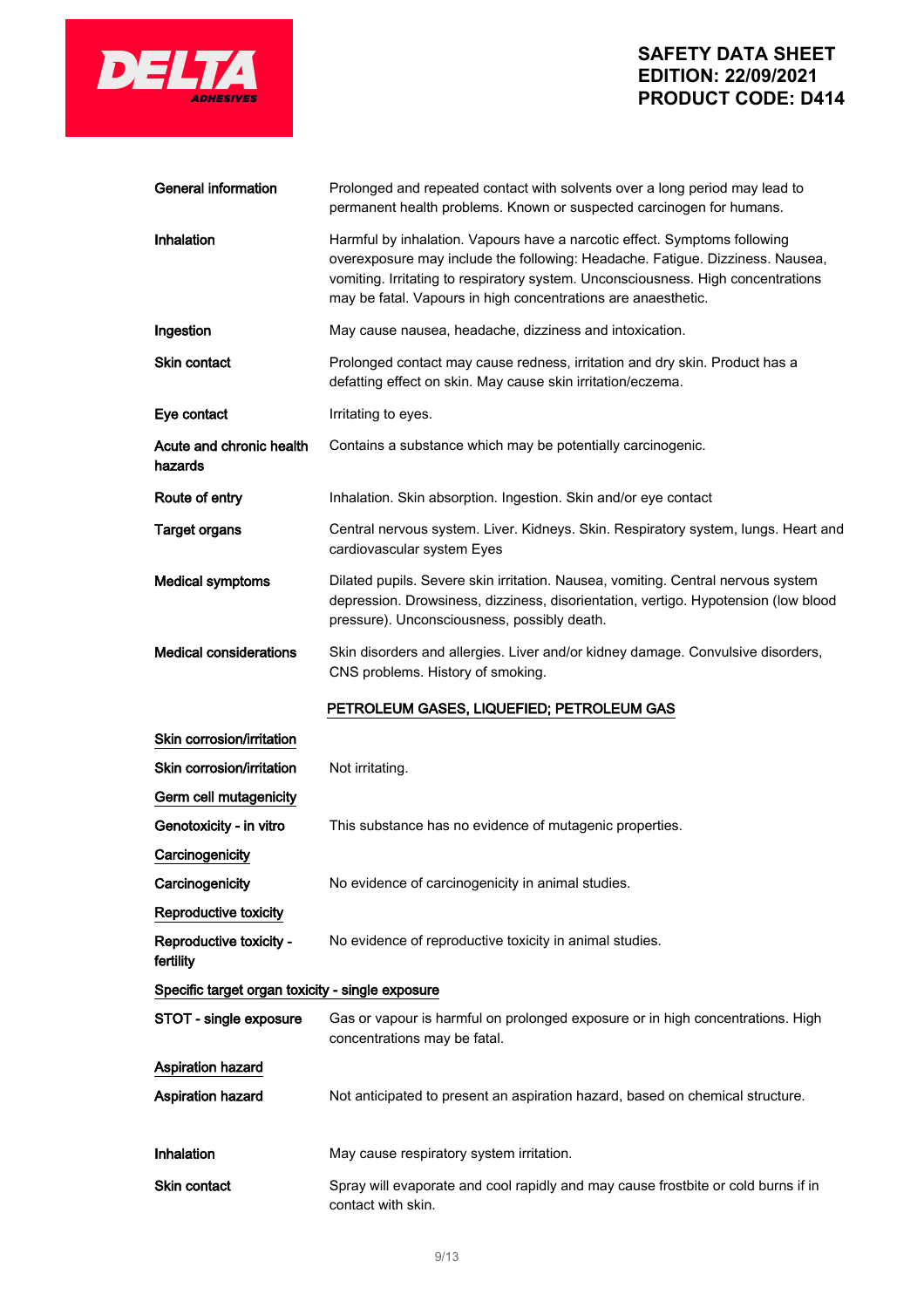

| Route of entry                            |          | Inhalation Skin and/or eye contact                                                                                                                          |
|-------------------------------------------|----------|-------------------------------------------------------------------------------------------------------------------------------------------------------------|
| <b>SECTION 12: Ecological Information</b> |          |                                                                                                                                                             |
| Ecotoxicity                               |          | The product components are not classified as environmentally hazardous. However, large or<br>frequent spills may have hazardous effects on the environment. |
| Ecological information on ingredients.    |          |                                                                                                                                                             |
|                                           |          | <b>DICHLOROMETHANE</b>                                                                                                                                      |
| Ecotoxicity                               |          | The product components are not classified as environmentally hazardous.<br>However, large or frequent spills may have hazardous effects on the environment. |
| 12.1. Toxicity                            |          |                                                                                                                                                             |
| <b>Toxicity</b>                           |          | Not regarded as dangerous for the environment Not considered toxic to fish.                                                                                 |
| Ecological information on ingredients.    |          |                                                                                                                                                             |
|                                           |          | PETROLEUM GASES, LIQUEFIED; PETROLEUM GAS                                                                                                                   |
| <b>Toxicity</b>                           |          | Not regarded as dangerous for the environment.                                                                                                              |
| 12.2. Persistence and degradability       |          |                                                                                                                                                             |
|                                           |          | Persistence and degradability No data available. There are no data on the degradability of this product.                                                    |
| Ecological information on ingredients.    |          |                                                                                                                                                             |
|                                           |          | <b>DICHLOROMETHANE</b>                                                                                                                                      |
| Persistence and<br>degradability          |          | Biodegradable                                                                                                                                               |
|                                           |          | PETROLEUM GASES, LIQUEFIED; PETROLEUM GAS                                                                                                                   |
| Persistence and<br>degradability          |          | The product is degraded completely by photochemical oxidation.                                                                                              |
| 12.3. Bioaccumulative potential           |          |                                                                                                                                                             |
| Bioaccumulative potential                 |          | Dichloromethane has low bioaccumulative potential                                                                                                           |
| <b>Partition coefficient</b>              |          | log Pow: 1.25 Dichloromethane                                                                                                                               |
| Ecological information on ingredients.    |          |                                                                                                                                                             |
|                                           |          | <b>DICHLOROMETHANE</b>                                                                                                                                      |
| <b>Bioaccumulative potential</b>          |          | The product contains potentially bioaccumulating substances.                                                                                                |
| <b>Partition coefficient</b>              |          | log Pow: 1.25                                                                                                                                               |
|                                           |          | PETROLEUM GASES, LIQUEFIED; PETROLEUM GAS                                                                                                                   |
| <b>Bioaccumulative potential</b>          |          | Bioaccumulation is unlikely.                                                                                                                                |
| 12.4. Mobility in soil                    |          |                                                                                                                                                             |
| <b>Mobility</b>                           | Volatile |                                                                                                                                                             |
| Ecological information on ingredients.    |          |                                                                                                                                                             |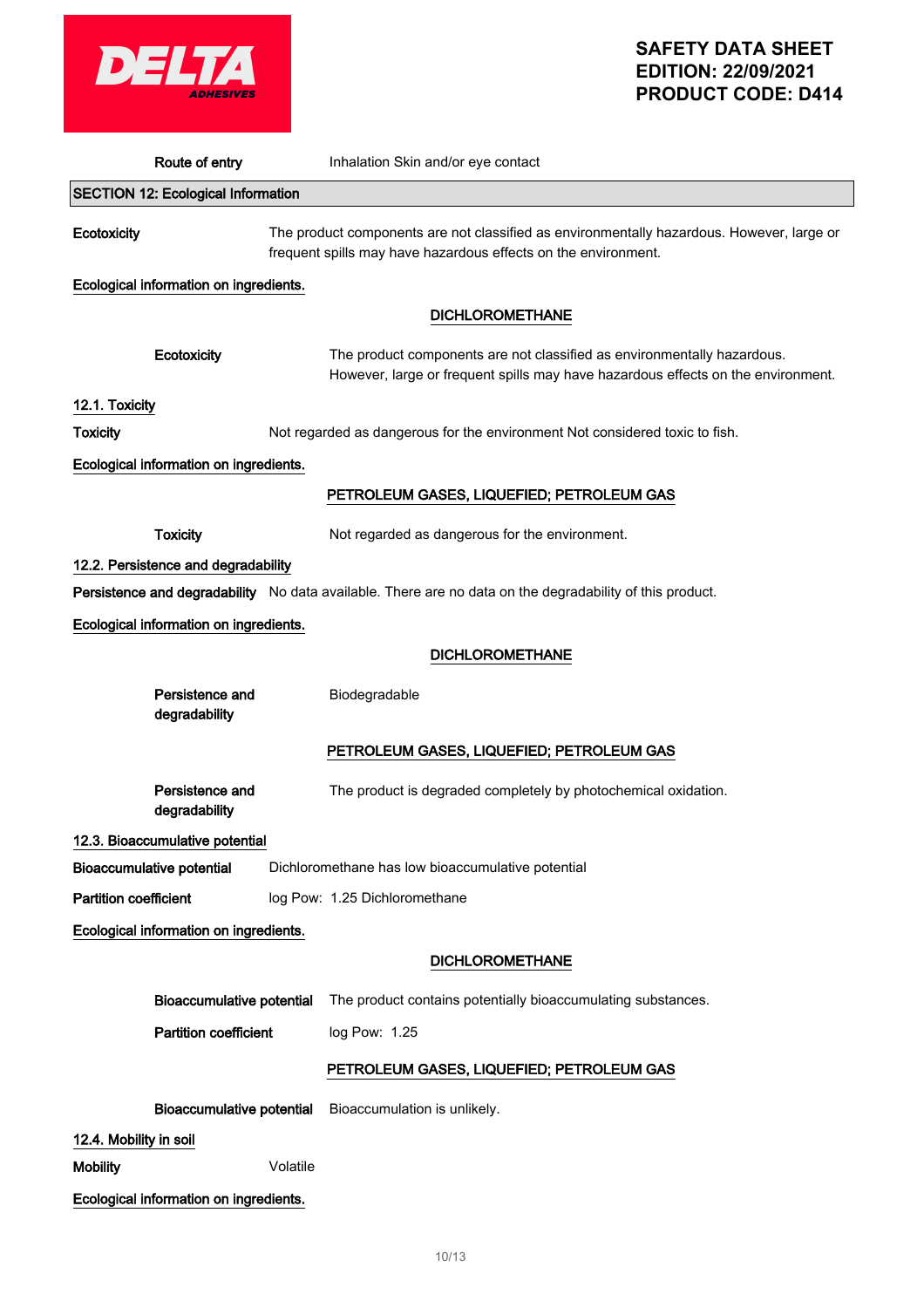

### DICHLOROMETHANE

| <b>Mobility</b>                            |                                                                                                                                                                                                                                                                                                                                                                                 | The product contains volatile organic compounds (VOCs) which will evaporate<br>easily from all surfaces. The product is insoluble in water.             |
|--------------------------------------------|---------------------------------------------------------------------------------------------------------------------------------------------------------------------------------------------------------------------------------------------------------------------------------------------------------------------------------------------------------------------------------|---------------------------------------------------------------------------------------------------------------------------------------------------------|
|                                            |                                                                                                                                                                                                                                                                                                                                                                                 | PETROLEUM GASES, LIQUEFIED; PETROLEUM GAS                                                                                                               |
| <b>Mobility</b>                            |                                                                                                                                                                                                                                                                                                                                                                                 | The product contains volatile organic compounds (VOCs) which will evaporate<br>easily from all surfaces.                                                |
| 12.5. Results of PBT and vPvB assessment   |                                                                                                                                                                                                                                                                                                                                                                                 |                                                                                                                                                         |
| Results of PBT and vPvB<br>assessment      | Not determined                                                                                                                                                                                                                                                                                                                                                                  |                                                                                                                                                         |
| Ecological information on ingredients.     |                                                                                                                                                                                                                                                                                                                                                                                 |                                                                                                                                                         |
|                                            |                                                                                                                                                                                                                                                                                                                                                                                 | <b>DICHLOROMETHANE</b>                                                                                                                                  |
| Results of PBT and vPvB<br>assessment      |                                                                                                                                                                                                                                                                                                                                                                                 | This product does not contain any substances classified as PBT or vPvB.                                                                                 |
|                                            |                                                                                                                                                                                                                                                                                                                                                                                 | PETROLEUM GASES, LIQUEFIED; PETROLEUM GAS                                                                                                               |
| Results of PBT and vPvB<br>assessment      |                                                                                                                                                                                                                                                                                                                                                                                 | This product does not contain any substances classified as PBT or vPvB.                                                                                 |
| 12.6. Other adverse effects                |                                                                                                                                                                                                                                                                                                                                                                                 |                                                                                                                                                         |
| Other adverse effects                      | None known.                                                                                                                                                                                                                                                                                                                                                                     |                                                                                                                                                         |
| Ecological information on ingredients.     |                                                                                                                                                                                                                                                                                                                                                                                 |                                                                                                                                                         |
|                                            |                                                                                                                                                                                                                                                                                                                                                                                 | <b>DICHLOROMETHANE</b>                                                                                                                                  |
| Other adverse effects                      |                                                                                                                                                                                                                                                                                                                                                                                 | None known.                                                                                                                                             |
| <b>SECTION 13: Disposal considerations</b> |                                                                                                                                                                                                                                                                                                                                                                                 |                                                                                                                                                         |
| 13.1. Waste treatment methods              |                                                                                                                                                                                                                                                                                                                                                                                 |                                                                                                                                                         |
| General information                        |                                                                                                                                                                                                                                                                                                                                                                                 | Ensure containers are empty before discarding (explosion risk). Must not be disposed of<br>together with household waste.                               |
| <b>Disposal methods</b>                    | Do not puncture or incinerate, even when empty. Avoid the spillage or runoff entering drains,<br>sewers or watercourses. Dispose of waste to licensed waste disposal site in accordance with<br>the requirements of the local Waste Disposal Authority. Residues and empty containers<br>should be taken care of as hazardous waste according to local and national provisions. |                                                                                                                                                         |
| <b>Waste class</b>                         |                                                                                                                                                                                                                                                                                                                                                                                 | Full or Partially Empty Aerosol: 16 05 04, Empty Aerosol: 15 01 04 (No hazardous residues).<br>Empty Aerosol: 15 01 10 (Containing hazardous residues). |
| <b>SECTION 14: Transport information</b>   |                                                                                                                                                                                                                                                                                                                                                                                 |                                                                                                                                                         |
| 14.1. UN number                            |                                                                                                                                                                                                                                                                                                                                                                                 |                                                                                                                                                         |

| UN No. (ADR/RID) | 1950 |
|------------------|------|
| UN No. (IMDG)    | 1950 |
| UN No. (ICAO)    | 1950 |
| UN No. (ADN)     | 1950 |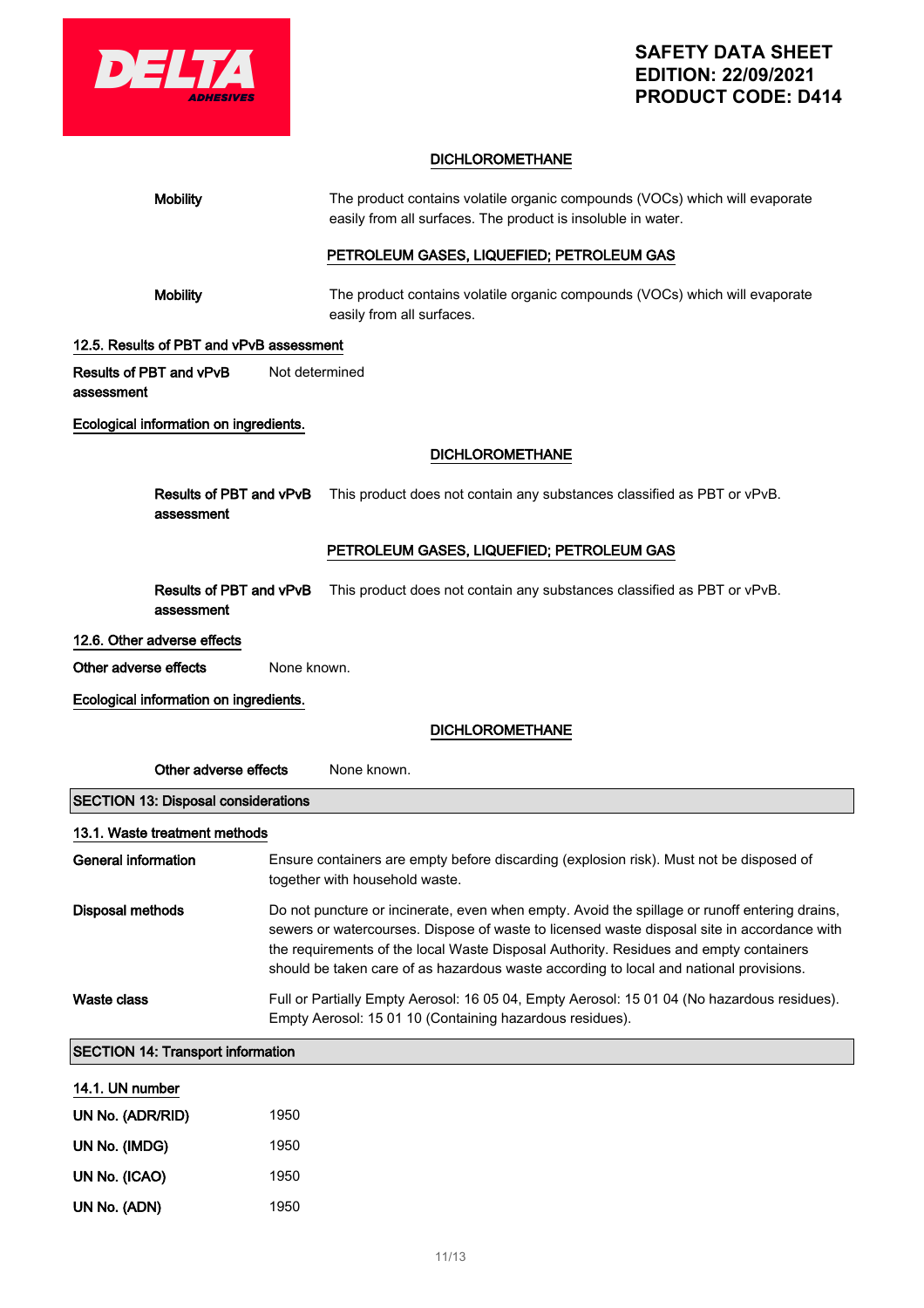

#### 14.2. UN proper shipping name

| Proper shipping name<br>(ADR/RID)           | <b>AEROSOLS</b> |  |
|---------------------------------------------|-----------------|--|
| Proper shipping name<br>(IMDG)              | <b>AEROSOLS</b> |  |
| <b>Proper shipping name (ICAO) AEROSOLS</b> |                 |  |
| Proper shipping name (ADN) AEROSOLS         |                 |  |
| 14.3. Transport hazard class(es)            |                 |  |
| <b>ADR/RID class</b>                        | 2.1             |  |
| <b>ADR/RID classification code</b>          | 5F              |  |
| <b>ADR/RID label</b>                        | 2.1             |  |
| <b>IMDG class</b>                           | 2.1             |  |
| ICAO class/division                         | 21              |  |
| ADN class                                   | 21              |  |
|                                             |                 |  |

### Transport labels



### 14.4. Packing group

Not available.

#### 14.5. Environmental hazards

Environmentally hazardous substance/marine pollutant No.

| <b>EmS</b>              | $F-D. S-U$ |
|-------------------------|------------|
| ADR transport category  | 2          |
| Tunnel restriction code | (D)        |

### 14.7. Transport in bulk according to Annex II of MARPOL73/78 and the IBC Code

Transport in bulk according to Not applicable. Annex II of MARPOL 73/78 and the IBC Code

### SECTION 15: Regulatory information

#### 15.1. Safety, health and environmental regulations/legislation specific for the substance or mixture

National regulations The Aerosol Dispensers Regulations 2009 (SI 2009 No. 2824). Control of Substances Hazardous to Health Regulations 2002 (as amended). Health and Safety at Work etc. Act 1974 (as amended).